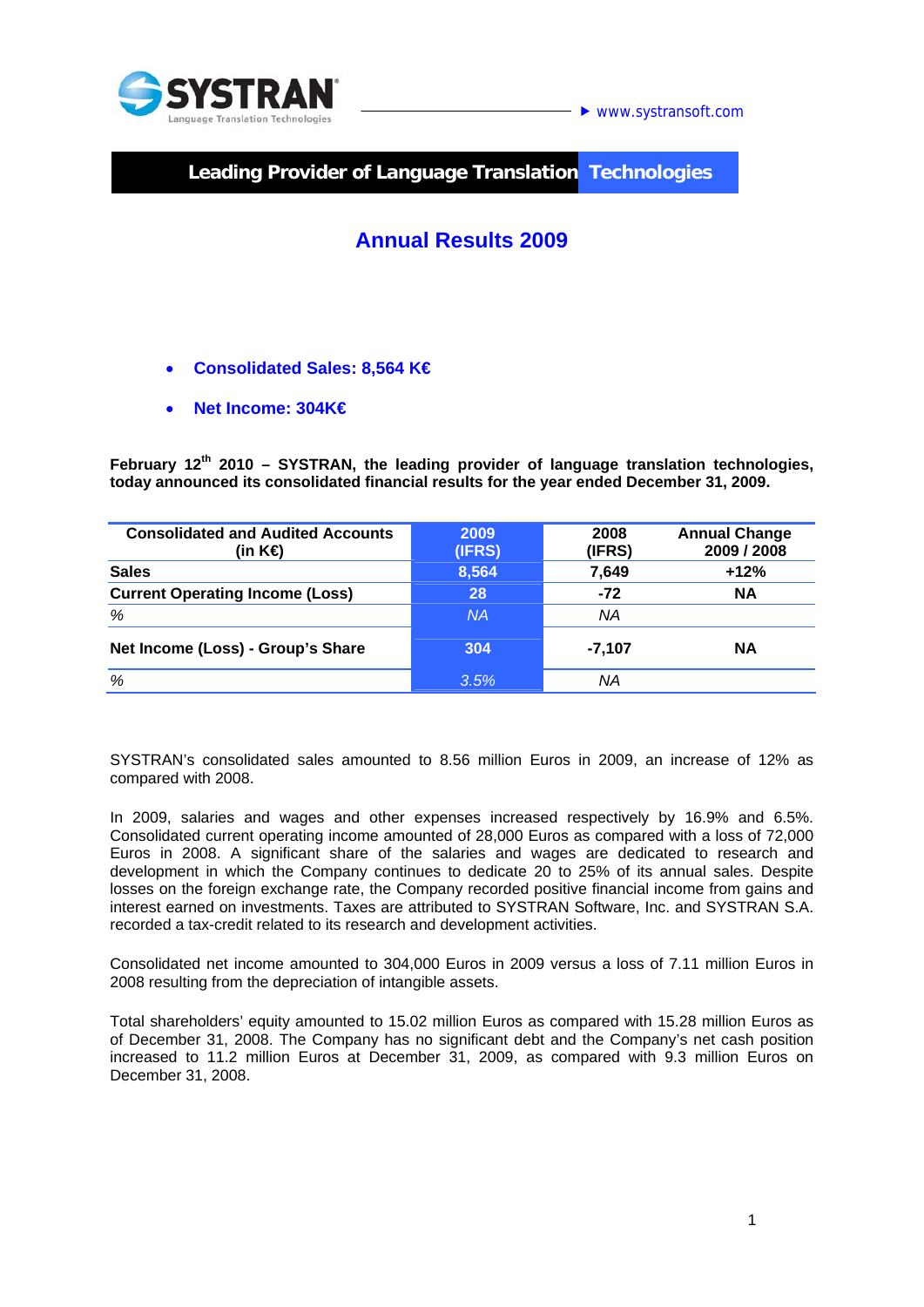

### **Activities - 2009**

| In K $\epsilon$              | 2009  | In<br>$\%$<br>of total | 2008  | In<br>%<br>of total | <b>Annual</b><br>Change<br>2009/2008 |
|------------------------------|-------|------------------------|-------|---------------------|--------------------------------------|
| <b>Software Publishing</b>   | 5,618 | 65.6%                  | 5,758 | 75.3%               | $-2.4%$                              |
| <b>Professional Services</b> | 2,946 | $34.4\%$               | 1.891 | 24.7%               | $+55.8%$                             |
| <b>Consolidated Sales</b>    | 8,564 | 100.0%                 | 7,649 | 100.0%              | $+12.0%$                             |

Total sales amounted to 8.56 million Euros, an increase of 12% as compared with 2008. *Professional Services* sales increased to 2.94 million Euros while *Software Publishing* slightly decreased to 5.62 million Euros.

The decrease in *Software Publishing* sales is attributed to a 44.1% decline in *Desktop Product*  sales. The version 6 of *Desktop Product* was launched in 2006 and is now at the end of its lifecycle. It will be replaced by a new version in 2010. The launch of the new version 7 of *Server Products* in 2009 was a success and sales grew by 35.7% compared to 2008.

*Professional Services* sales increased significantly compared to 2008 and represent 34.4% of total sales. This reflects the impact of new orders received from the US Government in 2008 and 2009.

# **Outlook**

In 2010 SYSTRAN's efforts will focus on the development of the *Software Publishing* business segment:

- Commercial investment to develop sales of its version 7 *Server Products* to *Corporate* customers;
- The release of its version 7 *Desktop Products* and commercial investment to develop online and channel sales.

As of December 31, 2009 unearned revenue from license sales amounted to 1.0 million Euros as compared with 1.2 million Euros at December 31, 2008.

SYSTRAN also expects that *Professional Services* with US agencies will remain stable. As of December 31, 2009 total work orders for *Professional Services* amounted to 0.8 million Euros as compared with 1.4 million Euros at December 31, 2007.

### $\bigodot$  Dispute with the European Commission

The oral procedure took place in Luxembourg on October 27, 2009. After the proceedings the Court declared the oral procedure closed but did not announce any decision date.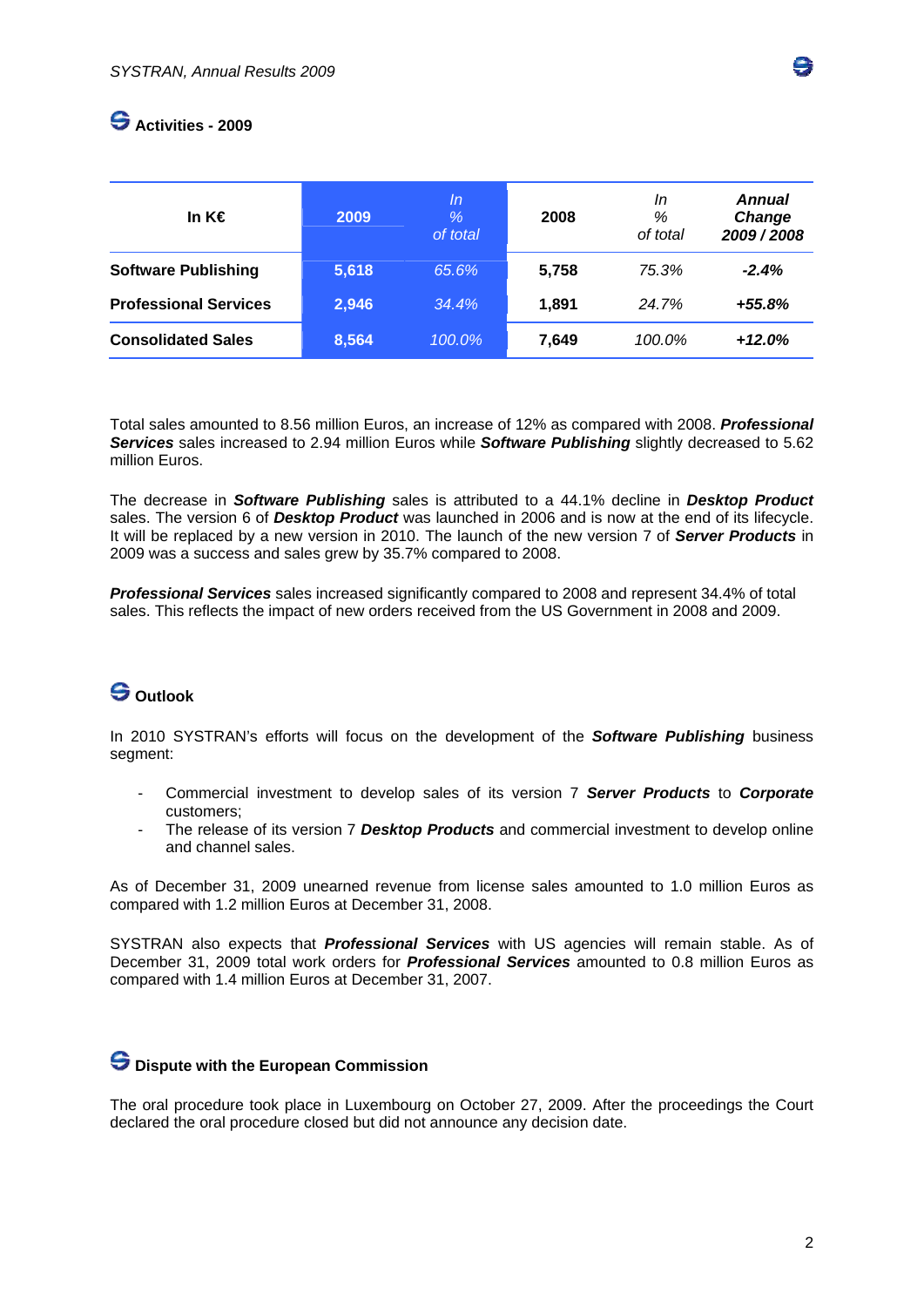

## **S** About SYSTRAN

SYSTRAN is the market leading provider of language translation software products and solutions for the desktop, enterprise and Internet.

Use of SYSTRAN products and solutions enhance multilingual communication and increase user productivity. SYSTRAN delivers real-time language solutions for search, content management, online customer support, intra or inter company collaboration, and eCommerce.

With the ability to facilitate communication in 52 language combinations and in 20 vertical domains, SYSTRAN's software is the choice of leading global corporations, portals including Apple, Yahoo! and AltaVista, and public agencies such as the US Intelligence Community and the European Commission.

SYSTRAN has been pioneering advances in machine translation for over four decades. Its latest achievement, SYSTRAN Hybrid MT, combines the predictability and language consistency of rulebased machine translation with the fluency of statistical MT.

SYSTRAN is headquartered in Paris, France with a North American office located in San Diego, California, USA.

SYSTRAN (Code ISIN FR0004109197, Bloomberg: SYST NM, Reuters: SYTN.LN) is listed on EuroNext Paris, Compartiment C.

For more information, visit www.systransoft.com

#### *Contact*

Dimitris SABATAKAKIS, Chairman & CEO Telephone: +33 (0)1 47 96 86 86 Fax: +33 (0)1 46 98 00 59 Email: sabatakakis@systran.fr

Revenue for the first quarter 2010 ending on March 31, 2010 will be announced on May 7, 2010.

This Press Release is available for download at: http://www.systransoft.com/systran/investors/press-releases